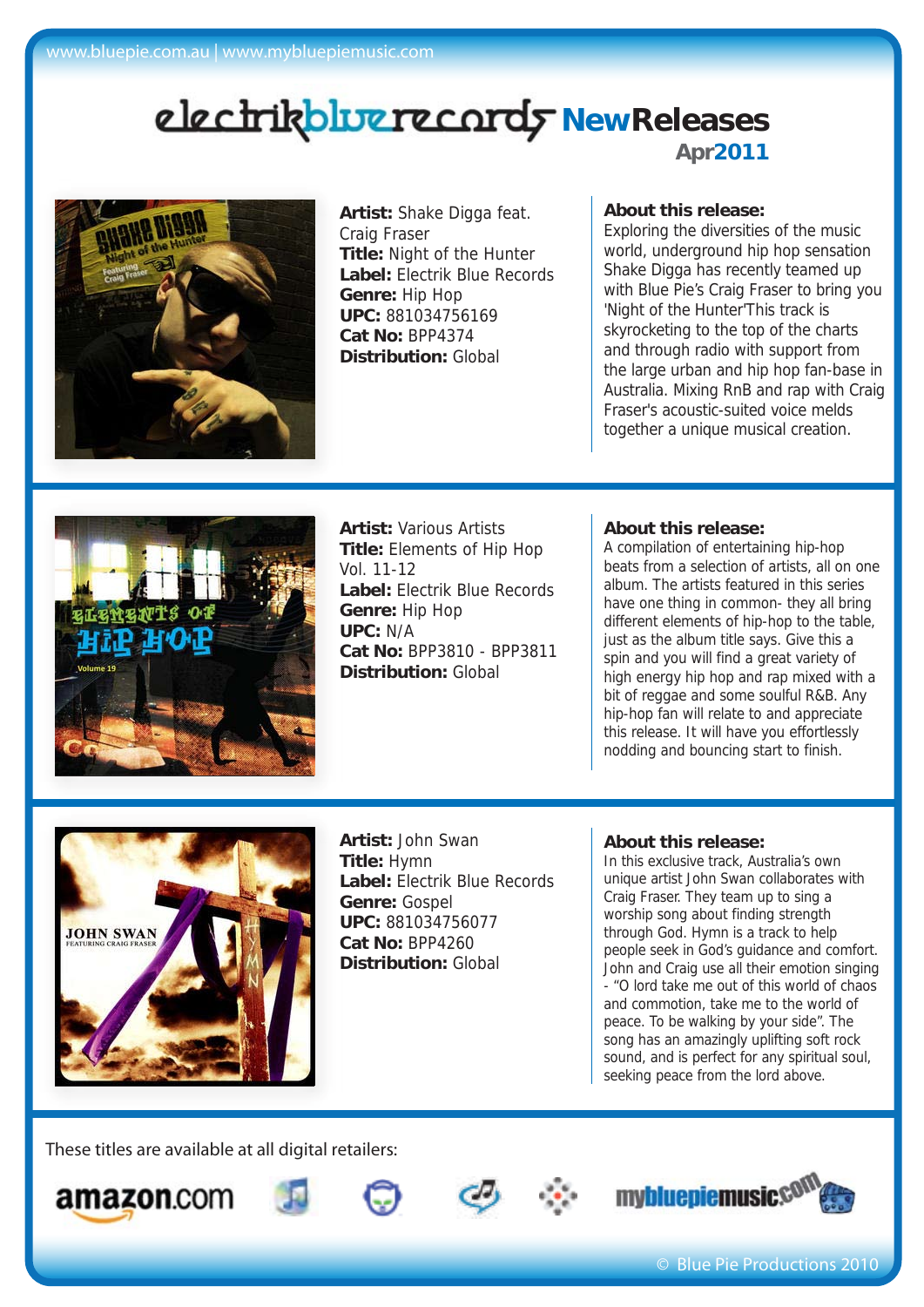# **Apr2011** electrikbluerecordy NewReleases



**Artist:** Burning the Day **Title:** Blacklisted **Label:** Electrik Blue Records **Genre:** Metal **UPC:** 881034756213 **Cat No:** BPP4257 **Distribution:** Global

## **About this release:**

Canadian Metal band Burning the Day return with new album "Blacklisted". The album features a variety of dark and powerful metal songs, which includes catchy choruses and great guitar solos, most of which are also quite hardcore and melodically aggressive. Burning the Day will be of particular interest to most headbangers who are into the metal scene.



**Artist:** Suzanna Lubrano **Title:** Festa Mascarado **Label:** Electrik Blue Records **Genre:** Pop/World **UPC:** 881034757463 **Cat No:** BPP4246 **Distribution:** Global

#### **About this release:**

Escape to a new world with Suzanna Lubrano's Festa Mascarado.Combing beautiful Latino pop elements with modern day synth, Suzanna will have you up and dancing in no time. This album not only brings out the very best of world music, but also allows listeners to familiarise themselves with the beauty of Latin pop, its language, its groove and most of all its depth as a musical genre. Suzanna's luscious voice adds even more to the mix.



**Artist:** Suzanna Lubrano **Title:** Saida **Label:** Electrik Blue Records **Genre:** Pop/World **UPC:** 881034757470 **Cat No:** BPP4247 **Distribution:** Global

### **About this release:**

Yet another instalment of Suzanna Lubrano talent and music.Saida explores the depths of pop music, with a Latin twist. Combining elements of Zouk, Afro-pop and modern pop, this album will get you buzzing from start to finish. The eccentric drumming and rhythmic patterns along with beautiful acoustic guitar provide a beautiful combination to relax and to entertain.

These titles are available at all digital retailers: